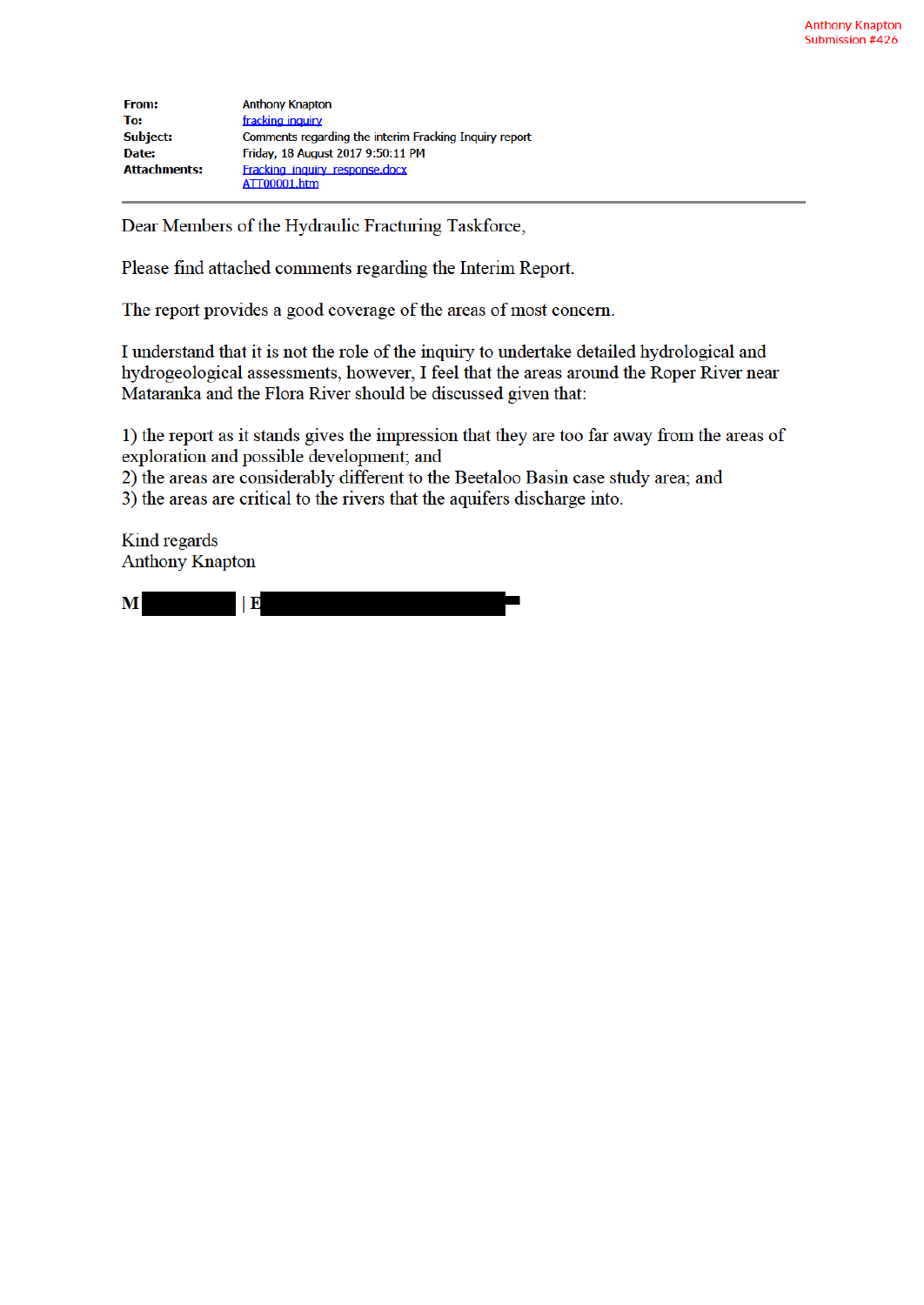### **Introduction**

Although the Beetaloo Basin case study provides valuable insights into the possible impacts that could occur, it is felt by this author that there is insufficient characterisation of areas surrounding the headwaters of the Roper River which are currently under EP153, EP154 & EP167.

As identified by the panel, there are only two major perennial river systems in the Northern Territory, the Daly and the Roper, and flow in these are maintained during the dry season by discharging groundwater systems.

It is hoped that the brief notes presented below describing some of the salient aspects of the hydrology and hydrogeology of the Roper River (the Flora River should also be considered) highlight the considerably different environment closer to the discharge areas of the aquifers described in the Beetaloo Basin case study. The different environment means that the areas closer to the discharge areas are more susceptible to impacts related to excessive groundwater use and surface / subsurface sources of contamination.

## Hydrology of the Roper River

The hydrology / flow regime of the Roper River is documented in several studies (Faulks, 2001; Jolly, et al., 2004; Tickell, 2005; Karp, 2008; Wagenaar & Tickell, 2013; Knapton, 2009a; Knapton, 2009b).

A common outcome from the studies is that the hydrology of the Roper River is vastly different to the Daly River. In contrast to the Daly River, which is a gaining system along almost its entire length, the Roper River is a losing river along almost its entire length. Karp (2008) concluded that the analyses of data collected during a comprehensive survey in October 1980 show only small changes in water quality in the non-tidal sections of the Roper River extending some 200 kilometres from the junction of Roper Creek and Waterhouse River to Roper Bar (Figure 4-12). The chemistry data and the flow measurements presented in Figure 4-11 (Karp, 2008) indicate that during the dry season, the limestone aquifers in the Mataranka basin provide the dominant supply of water flow in the Roper River. Thus, the management of the groundwater resources in the Mataranka Basin is crucial to the viability of the downstream reaches of the Roper River.

The end-of-dry season evaporative losses are about 1  $\text{m}^3$ /s along the length of the Roper River (Knapton, 2009b section 2.4) and can account for 100% of its flows this is in contrast to the Daly River where these losses account for only 5-10% of end-of-dry season flows. Therefore, depending on the climatic regime and the pumping regime, ceases to flow at Red Rock could become more common. Knapton (2009a) section 7.3 and 7.4 shows how flows at Red Rock can be impacted by allocations of around 30GL/yr, with cease to flow at Red Rock increasing in occurrence from about 5% to just over 20%.

Jolly et al (2004) provides various outcomes for surface water flows in the Roper River at the upstream and downstream ends of the river depending on how the 80:20 rule is applied. The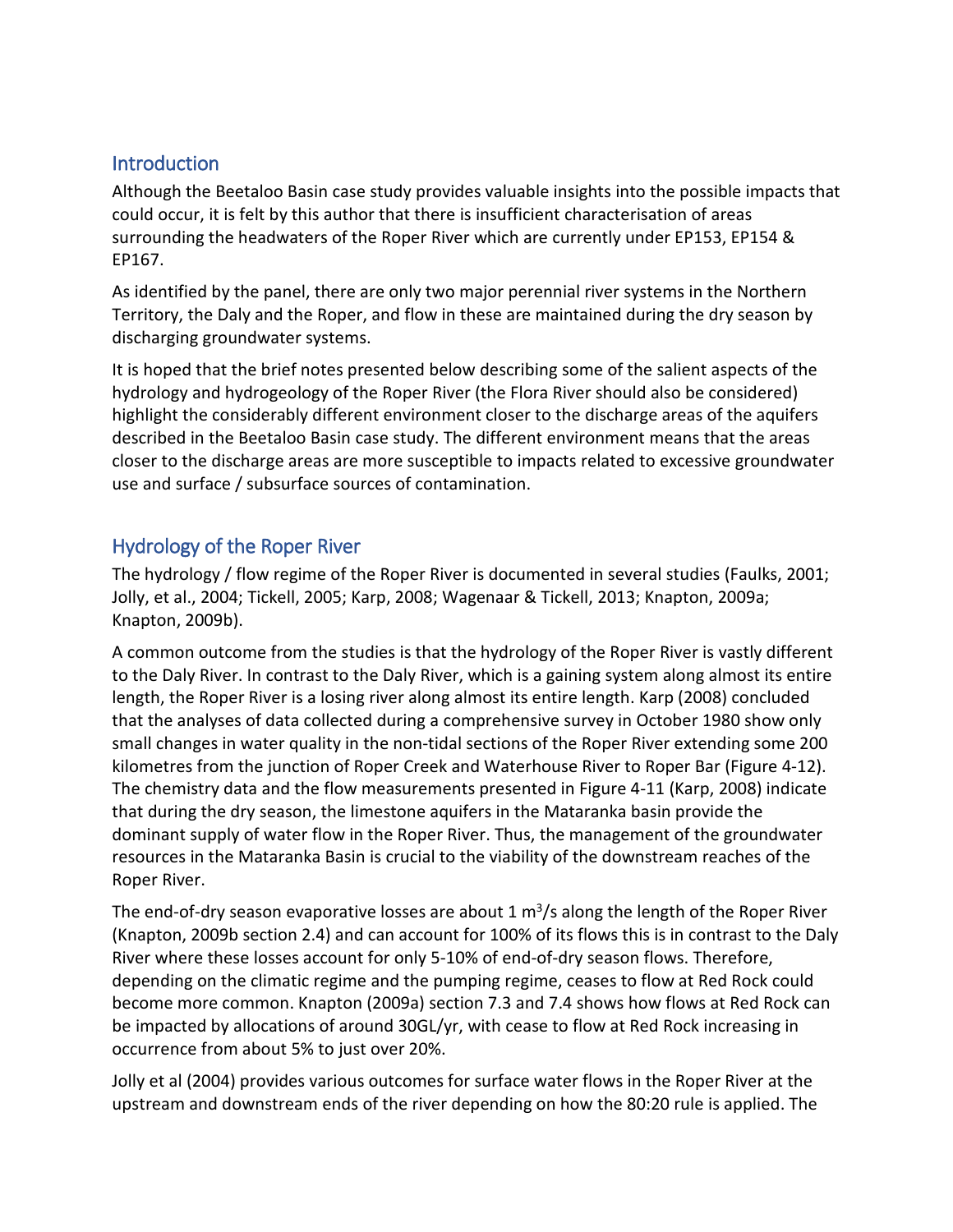reason the report is important is that it identifies that if the recharge to the groundwater system and the reduction in flows along the discharge zones near Mataranka are the only metric used for management (as indicated in the Inquiry report), then the impacts on the end of dry season flows at the downstream end of the Roper River could be considerable (Jolly, et al., 2004).

Apart from the impacts that reduced flows could have on the users and GDEs along the nontidal sections of the Roper River, a relatively uncertain aspect of reducing the dry season flows on the Ngkurr water supply. The Ngkurr water supply is obtained from the large fresh water lens in the tidally influenced section of the Roper River, it is unclear the extent to which reductions in the dry season flows could impact on the viability of the Ngkurr water supply.

## Hydrogeology

The hydrogeology of the Roper River is discussed in detail in various studies by Jolly (2002), Tickell (2005), Karp (2008), Knapton (2009c) and more recently Bruwer and Tickell (2015).

Figure 7.3 (Bruwer & Tickell, 2015) alludes to the different hydrogeological environments across the area considered by the inquiry. In the area around Mataranka (i.e. 20-40 km) the hydrogeology is considerably different to the Beetaloo Basin. The Beetaloo Basin has a specific hydrogeological environment with deep water table, thick unsaturated zone, intervening clayey strata and lower rainfall and therefore recharge.

The geology of the areas around Mataranka is dominated by weathered Tindall Limestone with a thin cover of Cretaceous sandstone, the water table is shallower, there is a thinner unsaturated zone and reduced or no clayey strata in the unsaturated zone. There is also evidence for preferential pathways as with karstic formations evident (Karp, 2008) this is similar to the geological environment around Katherine. There are also doline features (sinkholes) observed in the Sturt Plateau, which may provide preferential flow paths from the surface to the groundwater.

The thinner and more permeable unsaturated layer and the possibility of preferential pathways is likely to lead to contamination infiltrating to the groundwater table.

The estimated travel times from the Beetaloo Basin are of the order of 100s to 1000s of years, however, there is evidence, such as the inter annual variation in groundwater discharge, groundwater levels and the groundwater chemistry that indicates that the majority of the recharge is local and is related to the geology (as detailed above) and the climate. The distribution of recharge used in the 2009 groundwater / surface water model of the Roper River presented in Figure 18 (Knapton, 2009c) indicate that there could be up to 50km around the headwaters of the Roper River. This is the area where surface contamination may be more likely to infiltrate to the water table.

The karstic nature of aquifers also needs to be acknowledged (that is very high permeability and low storage coefficient) as the implications of such an environment on the transport of contamination could be considerable. For example a Tinopal study conducted in the Katherine area (Karp, 2005) indicated that in karstic terrains contaminant transport can have very rapid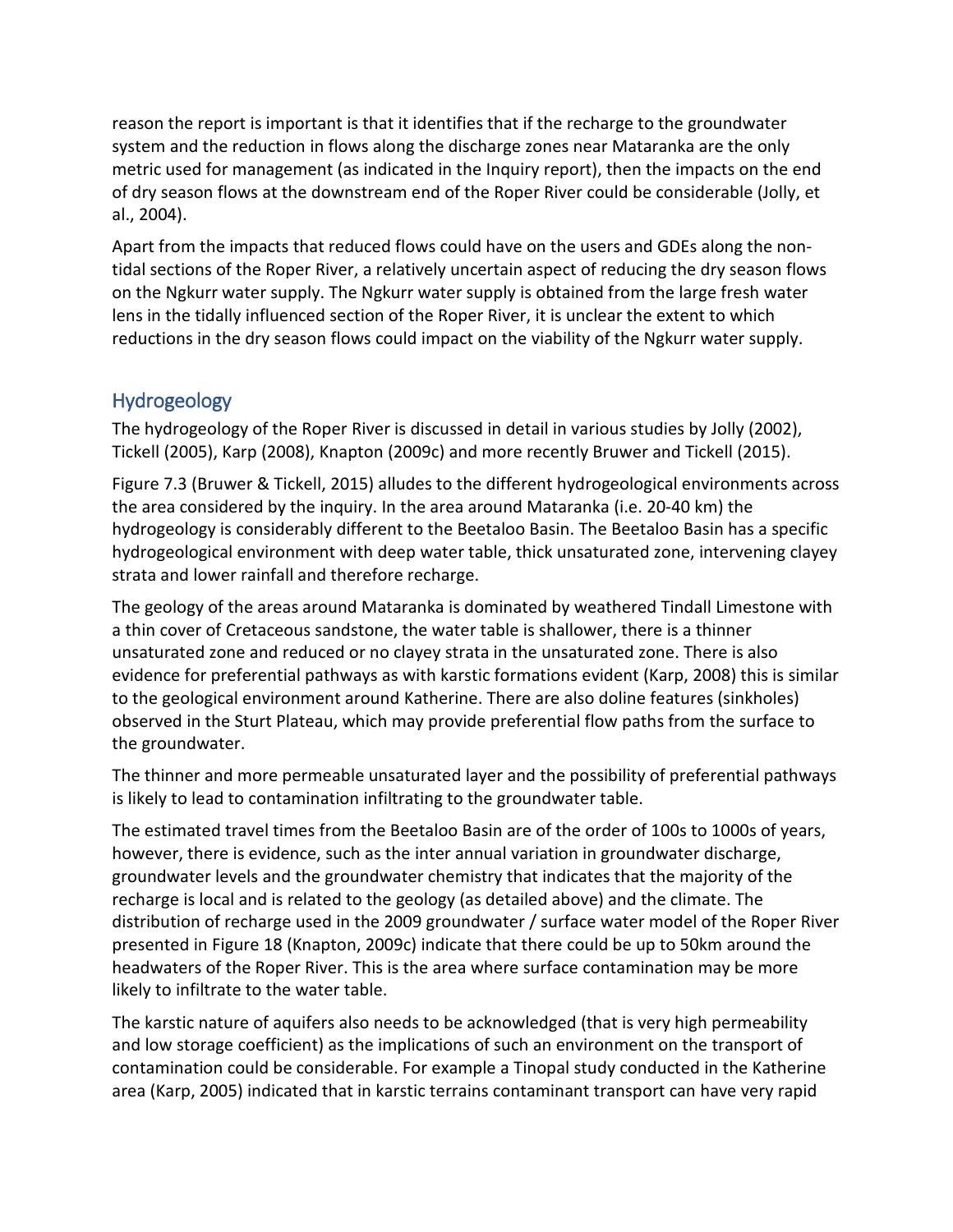with travel times between the source and the receptors (bores and springs) and that it can be dispersed over a wide area (6km in 14 days). The karstic nature of shallow aquifers needs to be considered when assessing risks of contamination to surface water discharge sites such as the Roper River and Flora River. Any buffer or 'no-go' zones need to be determined with this in mind.

Contamination from loss of well integrity or from surface spills are likely to move from the source to the receptor with some dilution, but the rapid travel times are unlikely to result in any level of degradation.

Determination of unsaturated zone geology and the proximity of surface / subsurface contamination source to surface water discharges needs to be considered. The risk assessment in the Beetaloo Basin is distal to surface water discharge sites and has thick low permeability unsaturated zones separating surface spills from the groundwater table.

# Concluding remarks

The panel identified that in most cases that more information is required before the risks and any possible mitigation options can be fully assessed.

This assessment is true of the groundwater system discharging into the Roper River. Although there is a reasonable amount of baseline data regarding the hydrogeology and hydrology of the Roper River, the information has not yet been synthesised in a manner to address the issues identified regarding petroleum exploration. Bioregional assessments using the available baseline data and specific studies are required particularly around the northern Wiso and Georgina Basins with emphasis on the Flora and Roper Rivers.

## **Bibliography**

Bruwer, Q. & Tickell, S. J., 2015. *Daly Basin Groundwater Resource Assessment - North Mataranka to Daly Waters in the Northern Territory of Australia. Technical Report WRD15020,*  NTG Department of Land Resource Management.: Darwin.

Faulks, J., 2001. *An Assessment of the Physical and Ecological Condition of the Roper River and its Major tributaries. Technical Report WRD01036,* NTG Natural Resources Division. Department of Lands, Planning and Environment.: Darwin.

Jolly, P., Knapton, A. & Tickell, S., 2004. *Water Availability from the Aquifer in the Tindall Limestone South of the Roper River. Technical Report WRD04034,* NTG Department of Infrastructure, Planning and Environment: Darwin.

Karp, D., 2005. *Evaluation of groundwater flow by dye tracing katherine region. Technical Report WRD05022,* NTG Department of Natural Resources, Environment and The Arts.: Darwin.

Karp, D., 2008. *Surface and Groundwater Interaction the Mataranka Area. Technical Report WRD08017,* Deparment of Natural Resources, Environment, The Arts and Sport: Darwin.